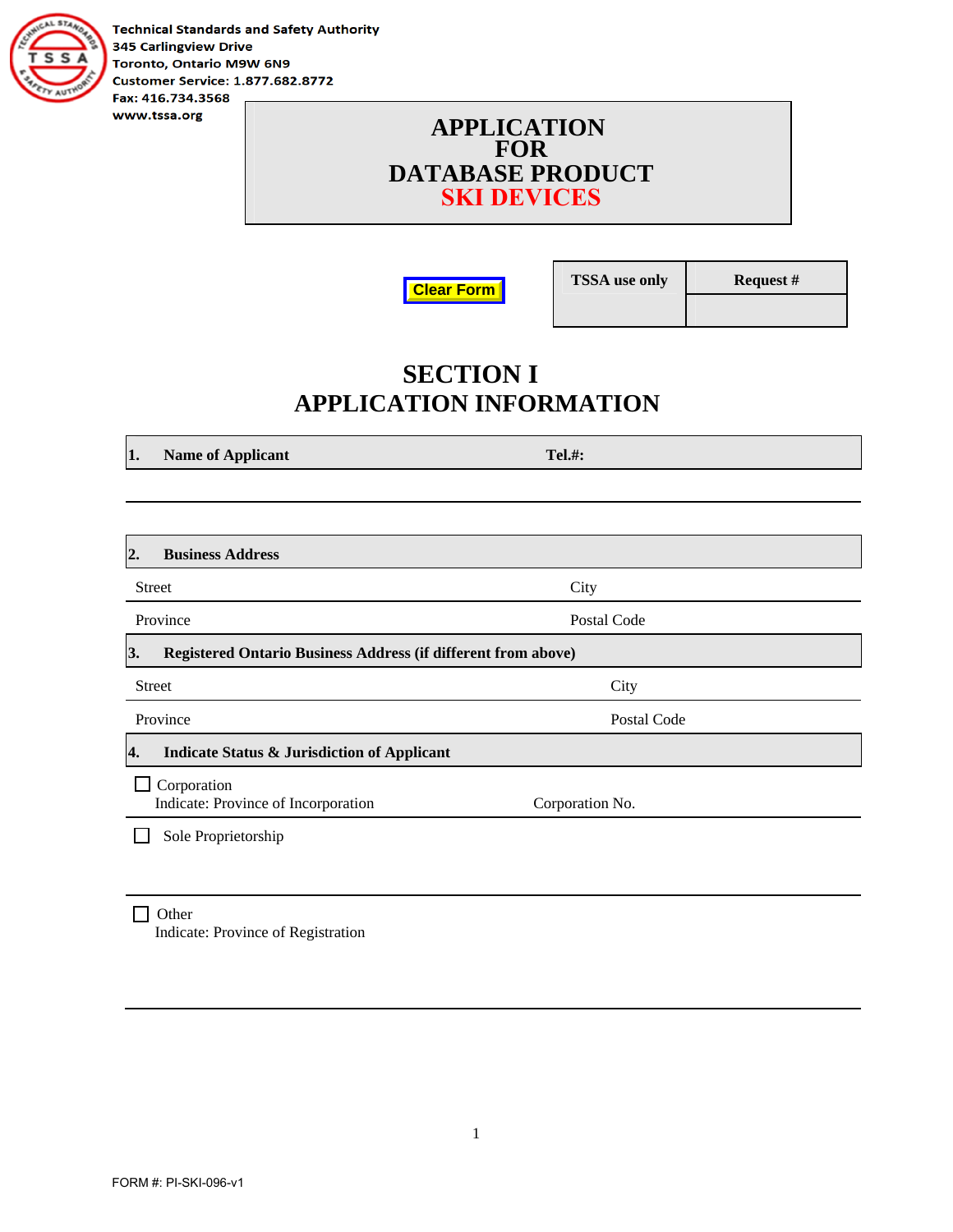**5. Description of Business (set out fully) and nature of business or other activity:** 

#### **6. If your business is required by law to be licensed (in Canada/Province) e.g. Consumer reporting agency, please complete the following**:

Governing Body:

Licence Type:

Licence No.:

Registration No.: Expiry Date:

#### **7. State whether any previous application has been made for TSSA Database Information Products**

(If so, describe dates and circumstances)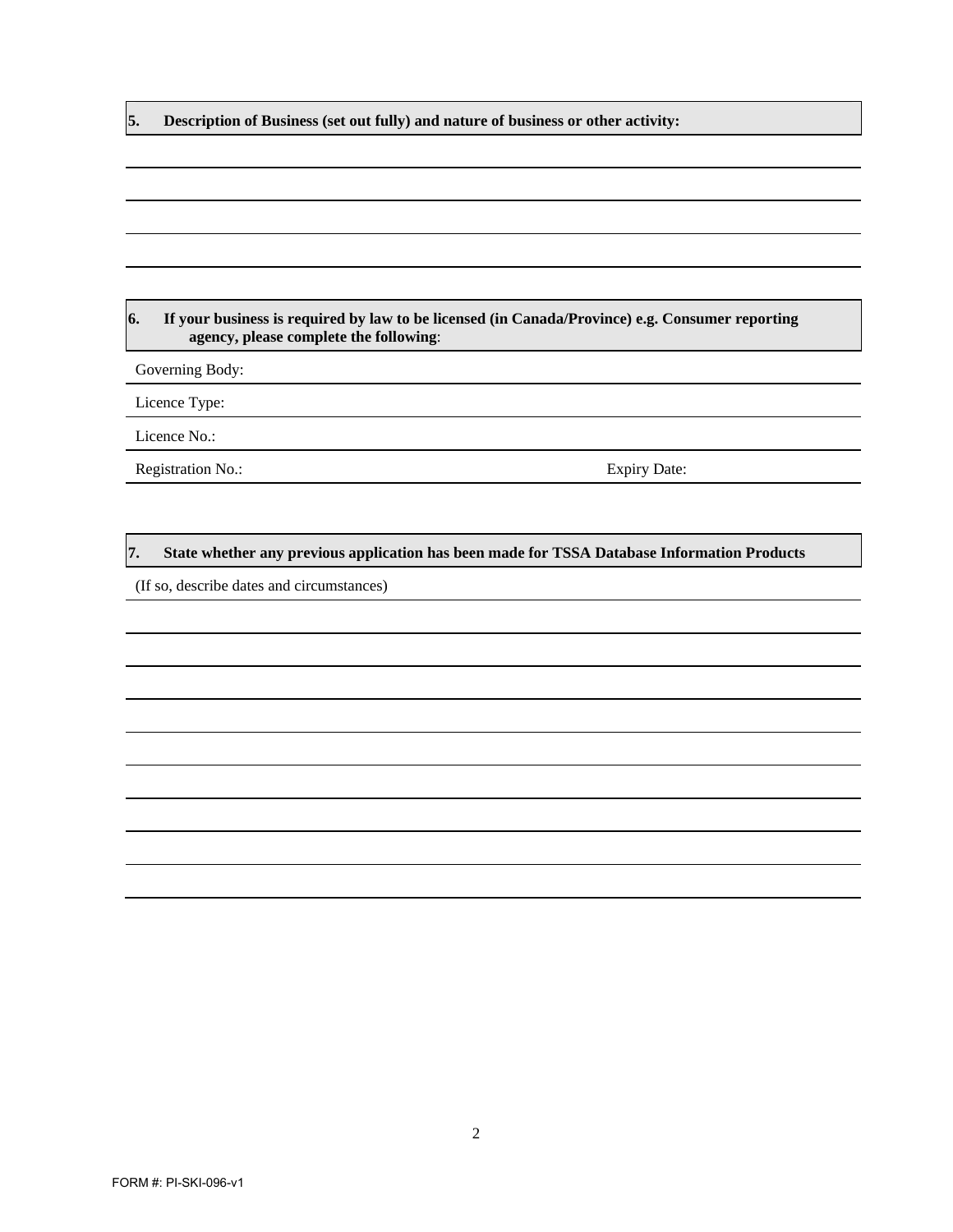## **SECTION II**

### **DATABASE PRODUCT DESCRIPTION**

**8. Please complete attached Schedule A setting out details of the TSSA Database Product requested. (Add additional page if necessary)** 

#### **USE OF DATABASE INFORMATION PRODUCT**

**9. Describe the business application in which the TSSA Database Product applied for will be used and its purpose. (Explain fully and accurately).** 

**Will the information be combined or merged (in whole or in part) with other data? (If so, describe other data and its source)**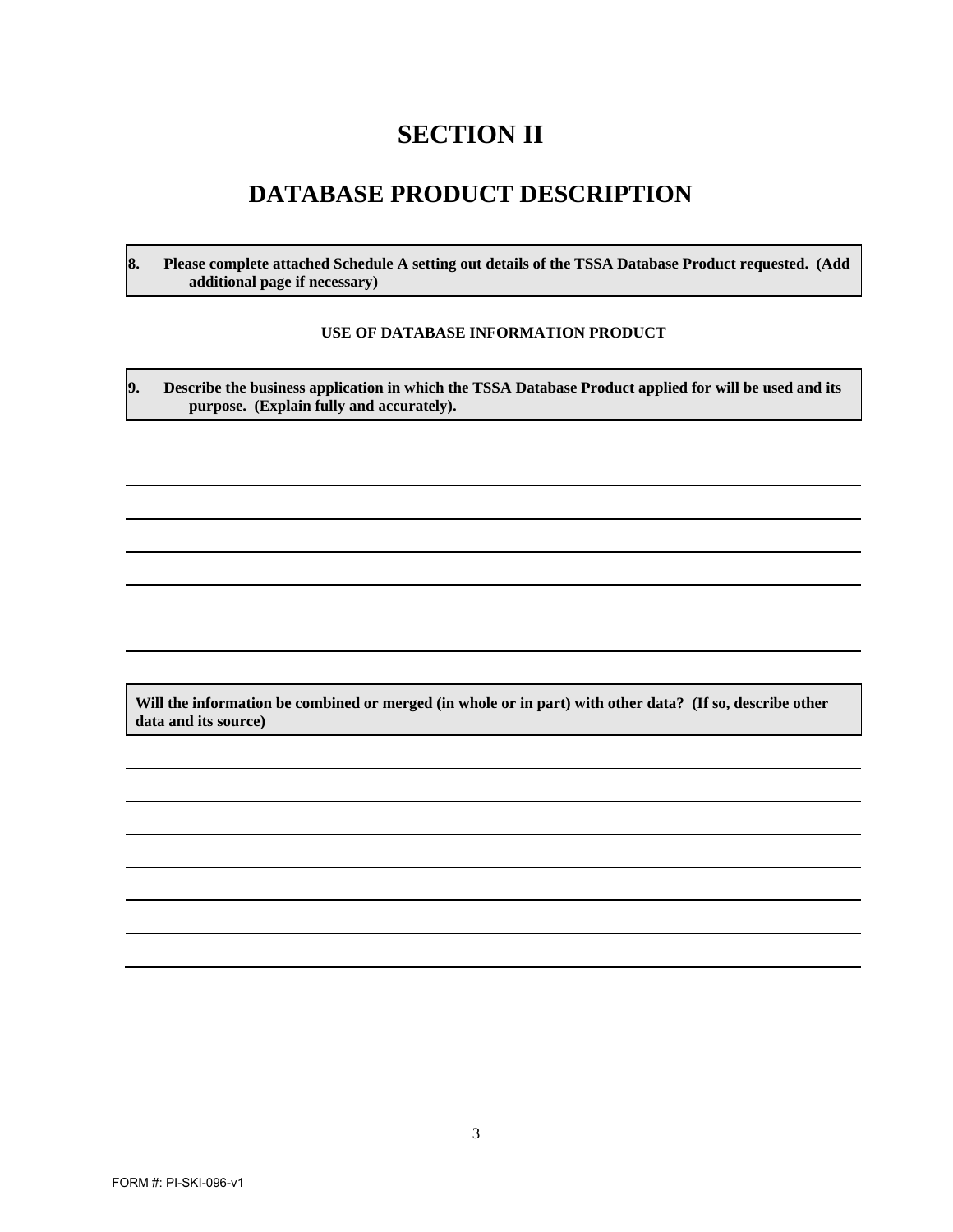**Will the information be used to create other products (in whole or in part)? (If so, describe fully).** 

**Will the information fully be duplicated and/or resold or otherwise assigned or transferred in whole or in part? (If so, describe).** 

**Will the information be used or transferred out of Province of Ontario? (If so, explain circumstances).**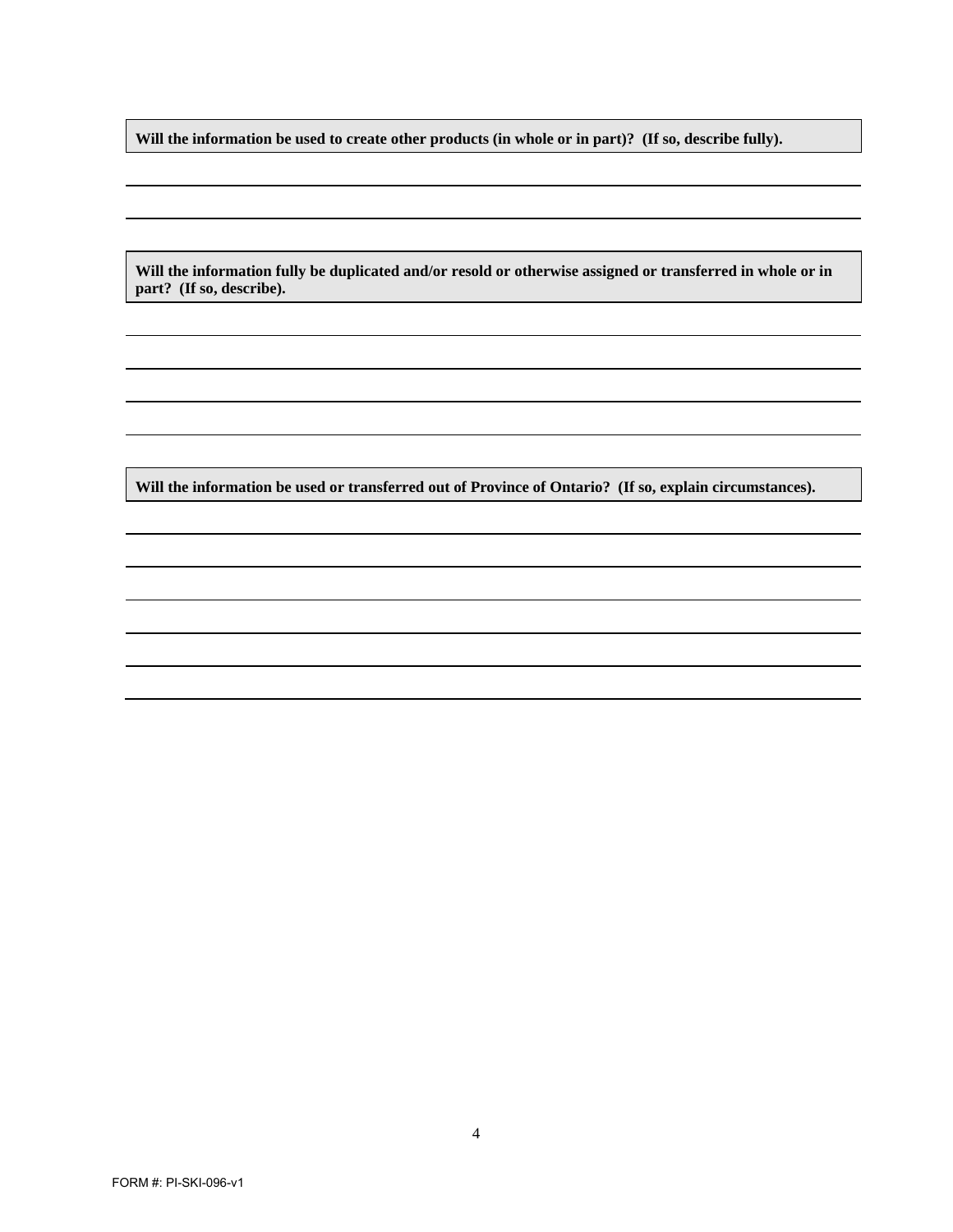### **SECTION III PERSONAL INFORMATION REQUESTS**

**10. Personal information means any recorded information about an identifiable individual. (Such as age, sex, home address, education & employment history.) If requesting personal information, state the specific purpose(s) of the use of this information and describe the associated benefits.**

**11. Will any personal information be used or disclosed in a form in which the person to whom it relates can be identified? (If so, explain fully).**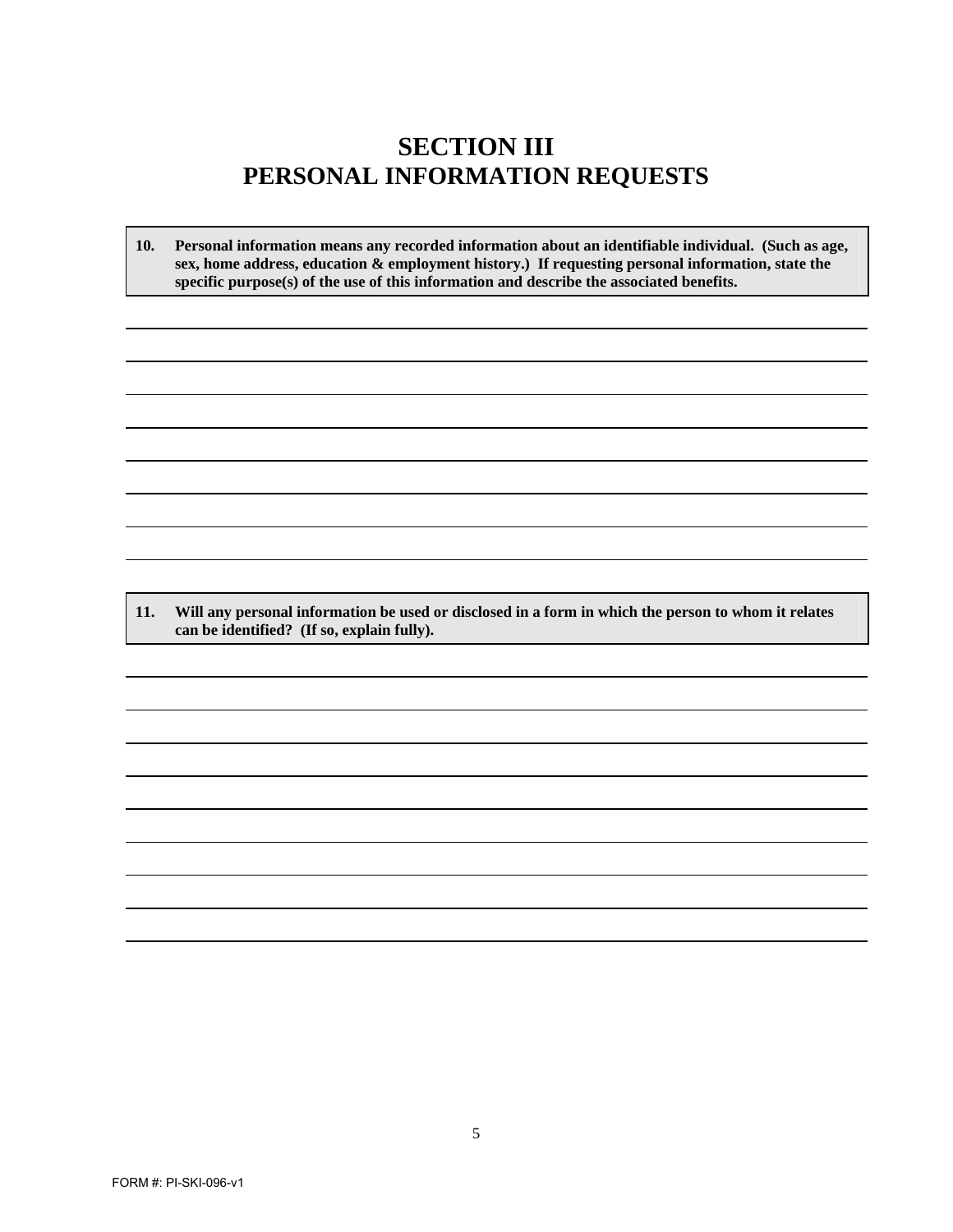**12. Will the applicant, any of its employees, agents or any other person contact any individual to whom personal information relates? (If so, explain fully, including direct/indirect marketing purposes).** 

**13. State the capacity of persons to be given access to personal information (where applicable), including officers, employees, agents, consultants and any other parties.** 

**14. Attach a copy of Procedures established to protect the confidentiality and integrity of any personal information to be used or of any derivative product which will contain personal information (include security procedures for access to such data).**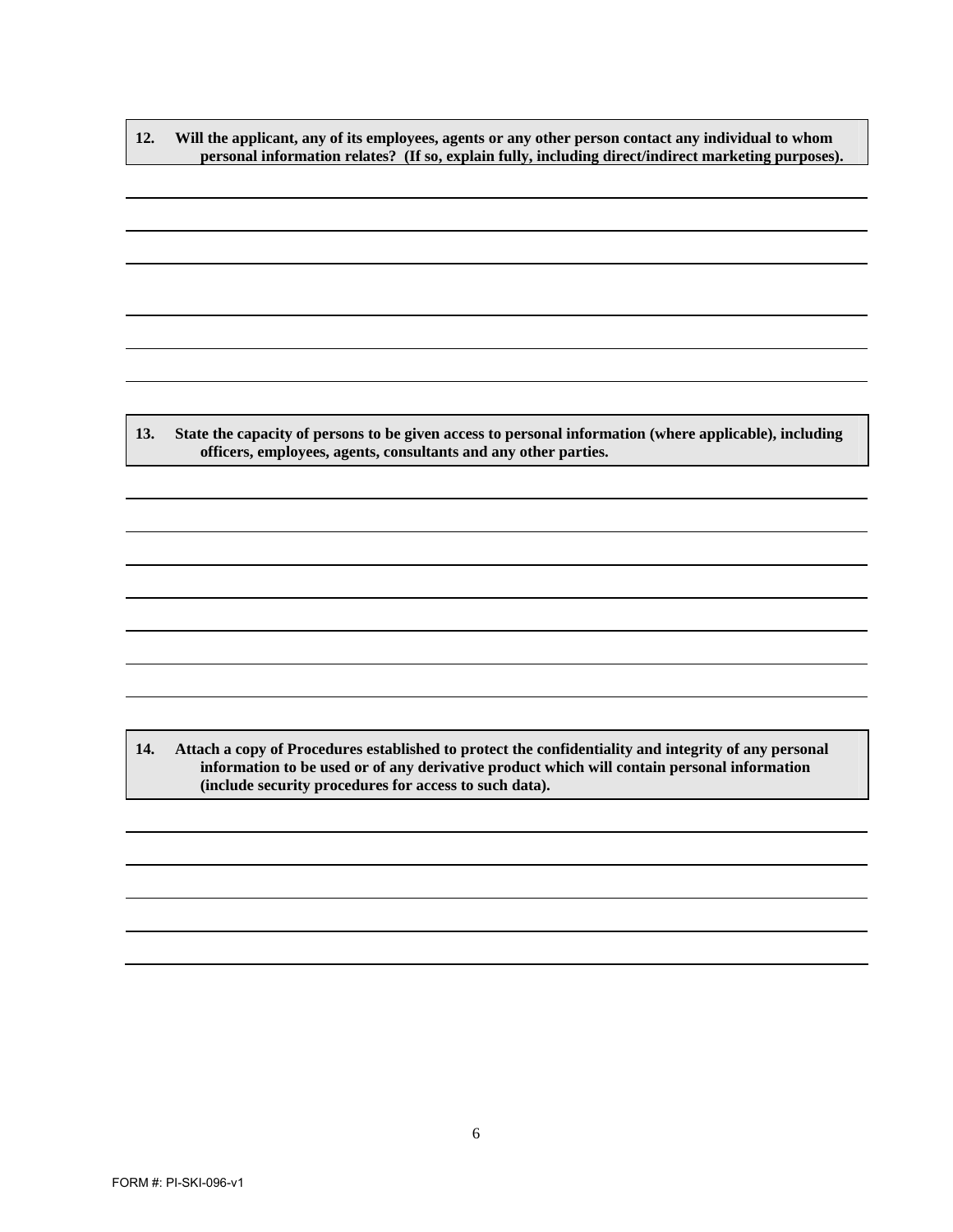## **SECTION IV**

## **CONTRACTUAL INFORMATION**

**15. Should your application be approved, you will be required to enter into an agreement with the Technical Standards & Safety Authority to purchase the TSSA Database information products**

**Print the name and title of the person authorized to sign the agreement and who will be responsible for compliance with the terms and conditions of the Agreement pertaining to the access and use of information from the Technical Standards & Safety Authority.**

**Name** Title

**Description of position within the organization:** 

**Affirmation I certify that the information in this application and attached schedule is true and correct. (Must be person listed in item #15) Executed at City Province Signature Date**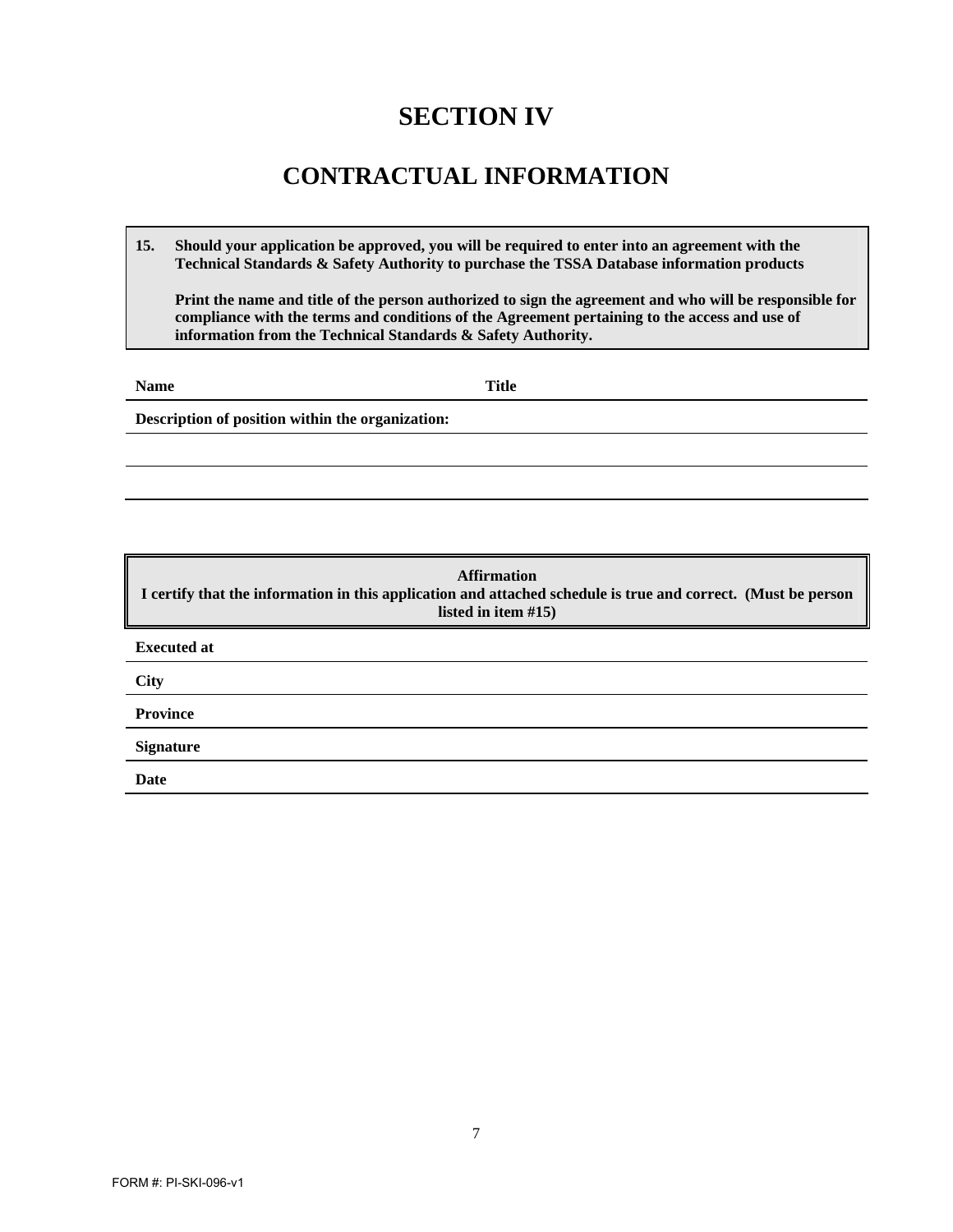### **SCHEDULE A**

| <b>FSSA</b> use only | R٥ |
|----------------------|----|
|                      |    |

#### LIST SPECIFIC DETAILS (e.g. geographical location, device class, etc.) OF DATA REQUESTED **TSSA Use Only**

| <b>155A Use Only</b> |                 |  |
|----------------------|-----------------|--|
| Details              | Approved/Denied |  |
|                      |                 |  |
|                      |                 |  |
|                      |                 |  |
|                      |                 |  |
|                      |                 |  |
|                      |                 |  |
|                      |                 |  |
|                      |                 |  |
|                      |                 |  |
|                      |                 |  |
|                      |                 |  |
|                      |                 |  |
|                      |                 |  |
|                      |                 |  |

| Please indicate how information is to be supplied: Hard Copy $\Box$ |  | $\triangle$ SCII $\Box$ Excel $\Box$ |  |
|---------------------------------------------------------------------|--|--------------------------------------|--|
|---------------------------------------------------------------------|--|--------------------------------------|--|

| <b>Service</b>                                                                  | <b>Fee</b><br><b>Type</b> | <b>Fee</b> | <b>HST</b> | <b>Total</b><br>(Including<br>HST) | <b>Total</b><br><b>Fees Due</b> |
|---------------------------------------------------------------------------------|---------------------------|------------|------------|------------------------------------|---------------------------------|
| <b>DATABASE PRODUCTS</b>                                                        |                           |            |            |                                    |                                 |
| Research and review request<br>(Fee will be determined on a case by case basis) | Minimum <sup>*</sup>      | 120.00     | 15.60      | 135.60                             | 135.60                          |
|                                                                                 |                           |            |            |                                    |                                 |
|                                                                                 | <b>Total Fees Due</b>     | 120.00     | 15.60      |                                    | 135.60                          |
|                                                                                 |                           | 1          |            |                                    |                                 |

If paying by credit card, amount in Box 1 to be entered in TSSA Service Prepayment Portal

#### All required fees must be prepaid for application to be processed. Fees are non-refundable. For payment options, see Payment Instructions

**Note: Expedited (Rush) service is not available for Public Information requests.**